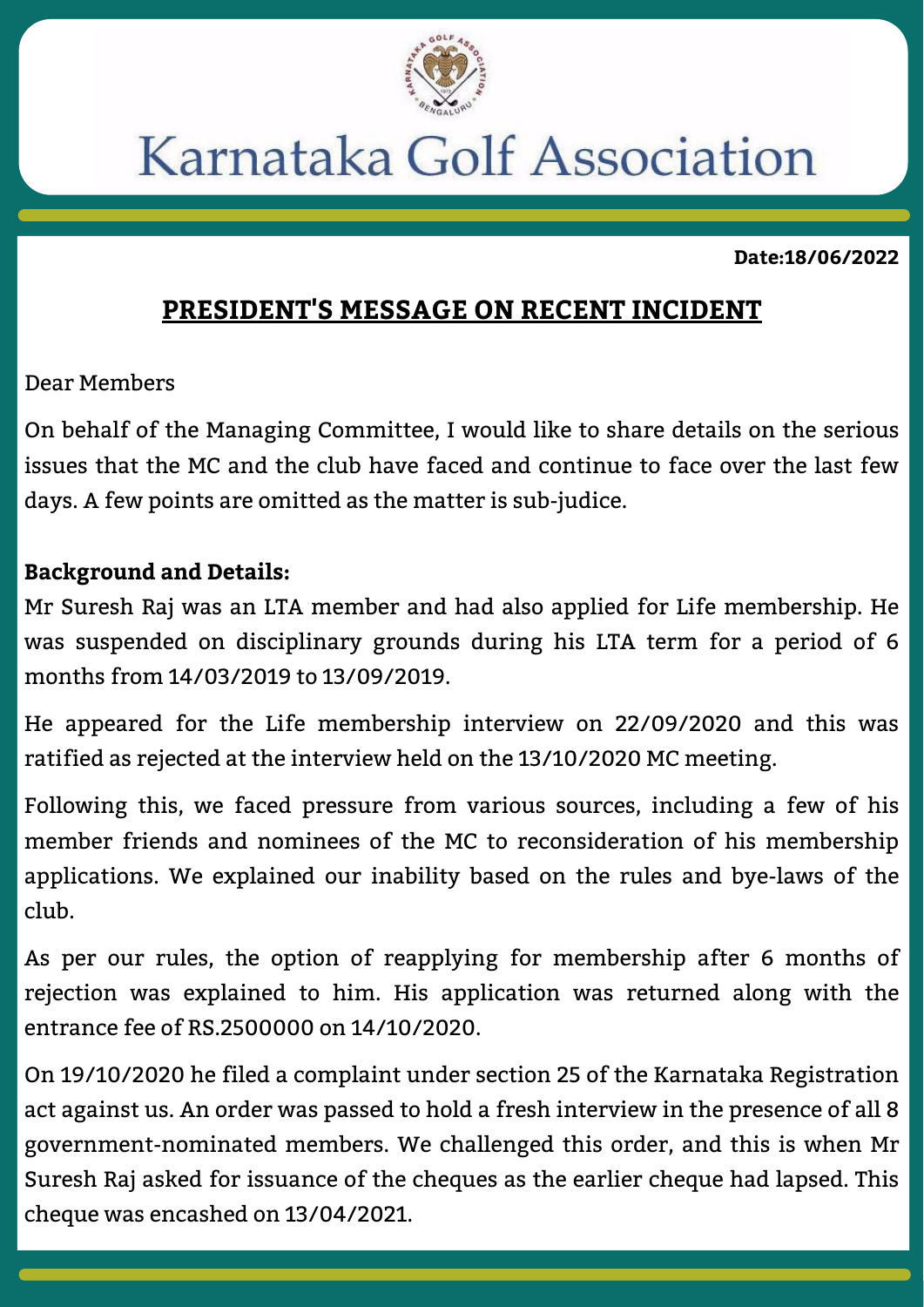He filed a suit against us on 20/04/2021 challenging the rejection of his membership. This continued with another suit on 31/01/22 in the high court and the court directed this to the Registrar of Societies to deal with it, without our knowledge. The registrar of societies sent a notice to us to explain and appear before them. Even after hearing all our details and reasons for the rejection and our inability to reinstate his membership based on his 22/9/20 interview. However, the ROS passed an order on 19/05/2022, (which we received only on 13/06/2022) to call for a fresh interview and admit him as a member within 30 days.

Mr Suresh Raj came to the club a few times with the order and even submitted a letter showing the order and admitting him as a member. He also met me and some of the office-bearers and we did mention to him that we will discuss this with our legal advisor and take the necessary steps.

As you are all aware our relationship has always been cordial and friendly when we meet members, guests, or visitors anywhere in the club. There is no element of discrimination heard or seen anywhere in the club.

On 14/06/2022 during the MC meeting, Mr Suresh Raj barged into the committee room with the order and wanted to meet us. We decided to meet him in the committee room. He was received cordially, and he then started making allegations that the Office Bearers and CEO were abusing him.This is despite the officer bearers, CEO and the members saying that we have not discriminated or shouted at him by giving him membership and not following the orders of the ROS.

We calmly told him we will take necessary action after going through the details of the ROS order. He did misbehave and then left the room. Within 15 minutes he came back with two police people and once again started the same tirade. We were reliably informed that he had called 112, based on which the police responded. They left after seeing the meeting

He announced that he will act against all of us by sending us to jail for atrocities done to him